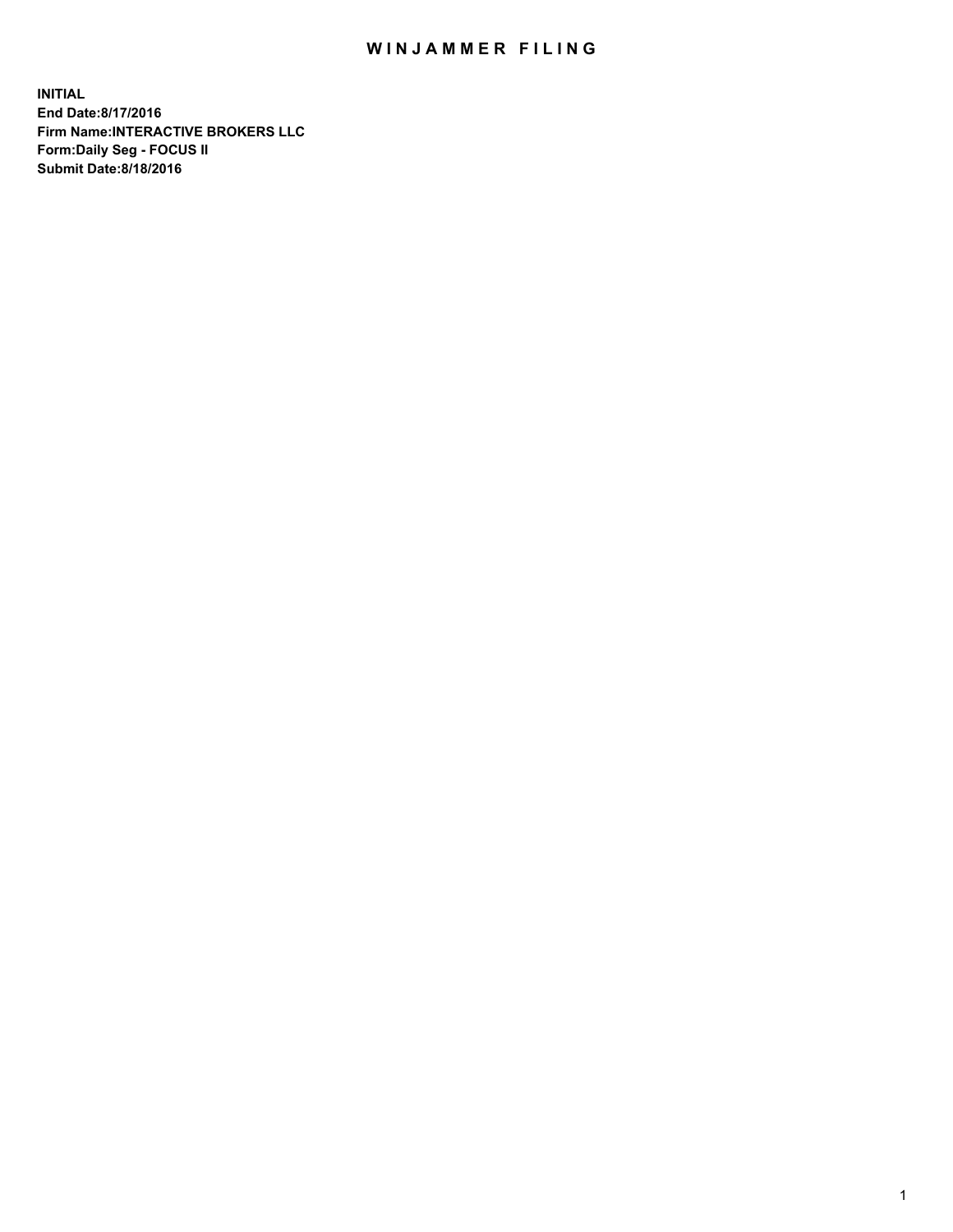## **INITIAL End Date:8/17/2016 Firm Name:INTERACTIVE BROKERS LLC Form:Daily Seg - FOCUS II Submit Date:8/18/2016 Daily Segregation - Cover Page**

| Name of Company<br><b>Contact Name</b><br><b>Contact Phone Number</b><br><b>Contact Email Address</b>                                                                                                                                                                                                                          | <b>INTERACTIVE BROKERS LLC</b><br>James Menicucci<br>203-618-8085<br>jmenicucci@interactivebrokers.c<br>om |
|--------------------------------------------------------------------------------------------------------------------------------------------------------------------------------------------------------------------------------------------------------------------------------------------------------------------------------|------------------------------------------------------------------------------------------------------------|
| FCM's Customer Segregated Funds Residual Interest Target (choose one):<br>a. Minimum dollar amount: ; or<br>b. Minimum percentage of customer segregated funds required:%; or<br>c. Dollar amount range between: and; or<br>d. Percentage range of customer segregated funds required between:% and%.                          | $\overline{\mathbf{0}}$<br>0<br>155,000,000 245,000,000<br>0 <sub>0</sub>                                  |
| FCM's Customer Secured Amount Funds Residual Interest Target (choose one):<br>a. Minimum dollar amount: ; or<br>b. Minimum percentage of customer secured funds required:%; or<br>c. Dollar amount range between: and; or<br>d. Percentage range of customer secured funds required between:% and%.                            | $\overline{\mathbf{0}}$<br>$\overline{\mathbf{0}}$<br>80,000,000 120,000,000<br>00                         |
| FCM's Cleared Swaps Customer Collateral Residual Interest Target (choose one):<br>a. Minimum dollar amount: ; or<br>b. Minimum percentage of cleared swaps customer collateral required:% ; or<br>c. Dollar amount range between: and; or<br>d. Percentage range of cleared swaps customer collateral required between:% and%. | $\overline{\mathbf{0}}$<br>$\overline{\mathbf{0}}$<br>0 <sub>0</sub><br><u>00</u>                          |

Attach supporting documents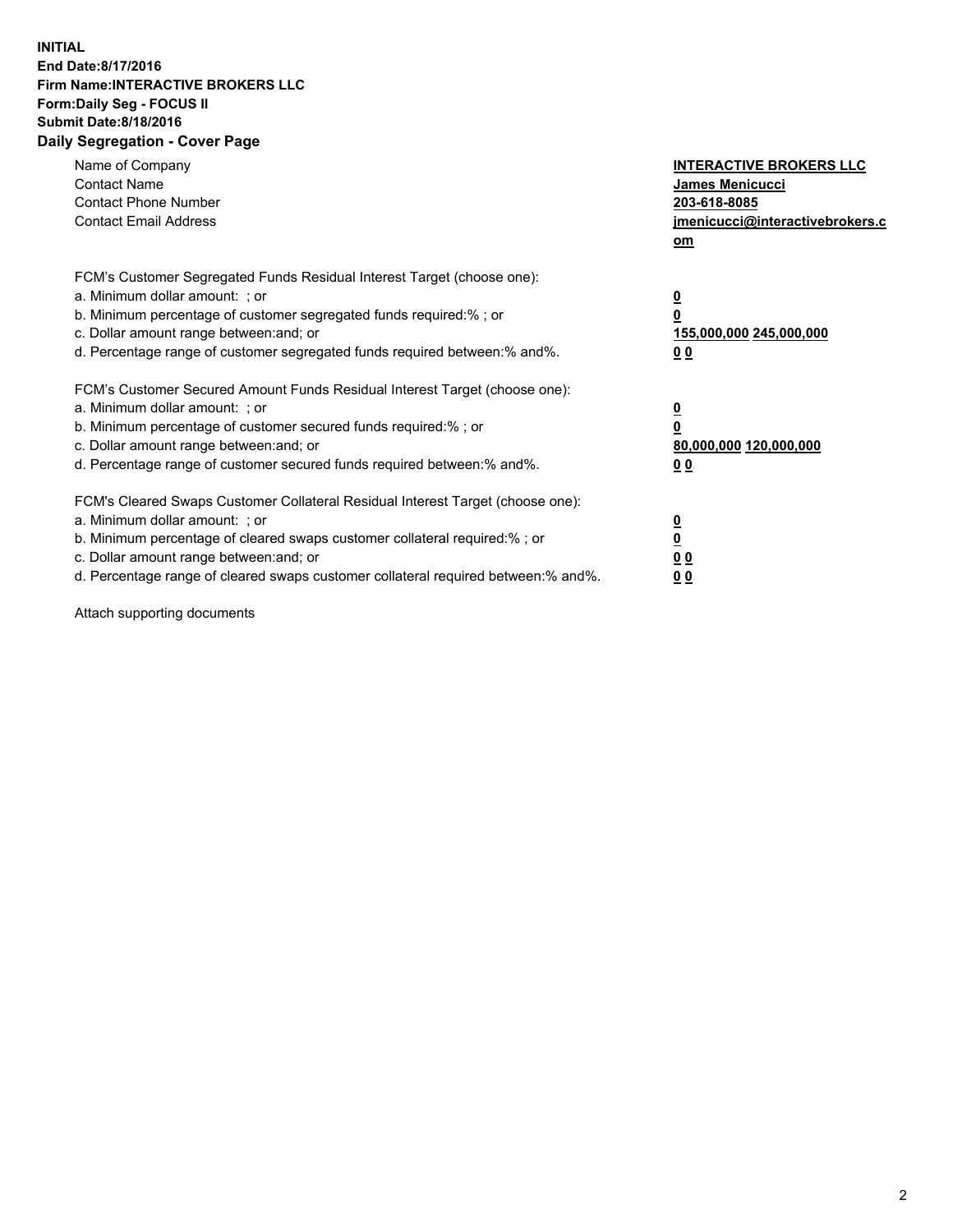## **INITIAL End Date:8/17/2016 Firm Name:INTERACTIVE BROKERS LLC Form:Daily Seg - FOCUS II Submit Date:8/18/2016 Daily Segregation - Secured Amounts**

|     | Daily Jegregation - Jeculed Aniounts                                                                       |                                  |
|-----|------------------------------------------------------------------------------------------------------------|----------------------------------|
|     | Foreign Futures and Foreign Options Secured Amounts                                                        |                                  |
|     | Amount required to be set aside pursuant to law, rule or regulation of a foreign                           | $0$ [7305]                       |
|     | government or a rule of a self-regulatory organization authorized thereunder                               |                                  |
| 1.  | Net ledger balance - Foreign Futures and Foreign Option Trading - All Customers                            |                                  |
|     | A. Cash                                                                                                    | 351,099,989 [7315]               |
|     | B. Securities (at market)                                                                                  | $0$ [7317]                       |
| 2.  | Net unrealized profit (loss) in open futures contracts traded on a foreign board of trade                  | 21,242,753 [7325]                |
| 3.  | Exchange traded options                                                                                    |                                  |
|     | a. Market value of open option contracts purchased on a foreign board of trade                             | 405,442 [7335]                   |
|     | b. Market value of open contracts granted (sold) on a foreign board of trade                               | $-51,612$ [7337]                 |
| 4.  | Net equity (deficit) (add lines 1.2. and 3.)                                                               | 372,696,572 [7345]               |
| 5.  | Account liquidating to a deficit and account with a debit balances - gross amount                          | 59,120 [7351]                    |
|     | Less: amount offset by customer owned securities                                                           | 0 [7352] 59,120 [7354]           |
| 6.  | Amount required to be set aside as the secured amount - Net Liquidating Equity                             | 372,755,692 [7355]               |
|     | Method (add lines 4 and 5)                                                                                 |                                  |
| 7.  | Greater of amount required to be set aside pursuant to foreign jurisdiction (above) or line                | 372,755,692 [7360]               |
|     | 6.                                                                                                         |                                  |
|     | FUNDS DEPOSITED IN SEPARATE REGULATION 30.7 ACCOUNTS                                                       |                                  |
| 1.  | Cash in banks                                                                                              |                                  |
|     | A. Banks located in the United States                                                                      | $0$ [7500]                       |
|     | B. Other banks qualified under Regulation 30.7                                                             | 0 [7520] 0 [7530]                |
| 2.  | Securities                                                                                                 |                                  |
|     | A. In safekeeping with banks located in the United States                                                  | 417,964,775 [7540]               |
|     | B. In safekeeping with other banks qualified under Regulation 30.7                                         | 0 [7560] 417,964,775 [7570]      |
| 3.  | Equities with registered futures commission merchants                                                      |                                  |
|     | A. Cash                                                                                                    | $0$ [7580]                       |
|     | <b>B.</b> Securities                                                                                       | $0$ [7590]                       |
|     | C. Unrealized gain (loss) on open futures contracts                                                        | $0$ [7600]                       |
|     | D. Value of long option contracts                                                                          | $0$ [7610]                       |
|     | E. Value of short option contracts                                                                         | 0 [7615] 0 [7620]                |
| 4.  | Amounts held by clearing organizations of foreign boards of trade                                          |                                  |
|     | A. Cash                                                                                                    | $0$ [7640]                       |
|     | <b>B.</b> Securities                                                                                       | $0$ [7650]                       |
|     | C. Amount due to (from) clearing organization - daily variation                                            | $0$ [7660]                       |
|     | D. Value of long option contracts                                                                          | $0$ [7670]                       |
|     | E. Value of short option contracts                                                                         | 0 [7675] 0 [7680]                |
| 5.  | Amounts held by members of foreign boards of trade                                                         |                                  |
|     | A. Cash                                                                                                    | 80,106,647 [7700]                |
|     | <b>B.</b> Securities                                                                                       | $0$ [7710]                       |
|     | C. Unrealized gain (loss) on open futures contracts                                                        | 2,134,713 [7720]                 |
|     | D. Value of long option contracts                                                                          | 405,435 [7730]                   |
|     | E. Value of short option contracts                                                                         | -51,611 [7735] 82,595,184 [7740] |
| 6.  | Amounts with other depositories designated by a foreign board of trade                                     | 0 [7760]                         |
| 7.  | Segregated funds on hand                                                                                   | $0$ [7765]                       |
| 8.  | Total funds in separate section 30.7 accounts                                                              | 500,559,959 [7770]               |
| 9.  | Excess (deficiency) Set Aside for Secured Amount (subtract line 7 Secured Statement<br>Page 1 from Line 8) | 127,804,267 [7380]               |
| 10. | Management Target Amount for Excess funds in separate section 30.7 accounts                                | 80,000,000 [7780]                |
| 11. | Excess (deficiency) funds in separate 30.7 accounts over (under) Management Target                         | 47,804,267 [7785]                |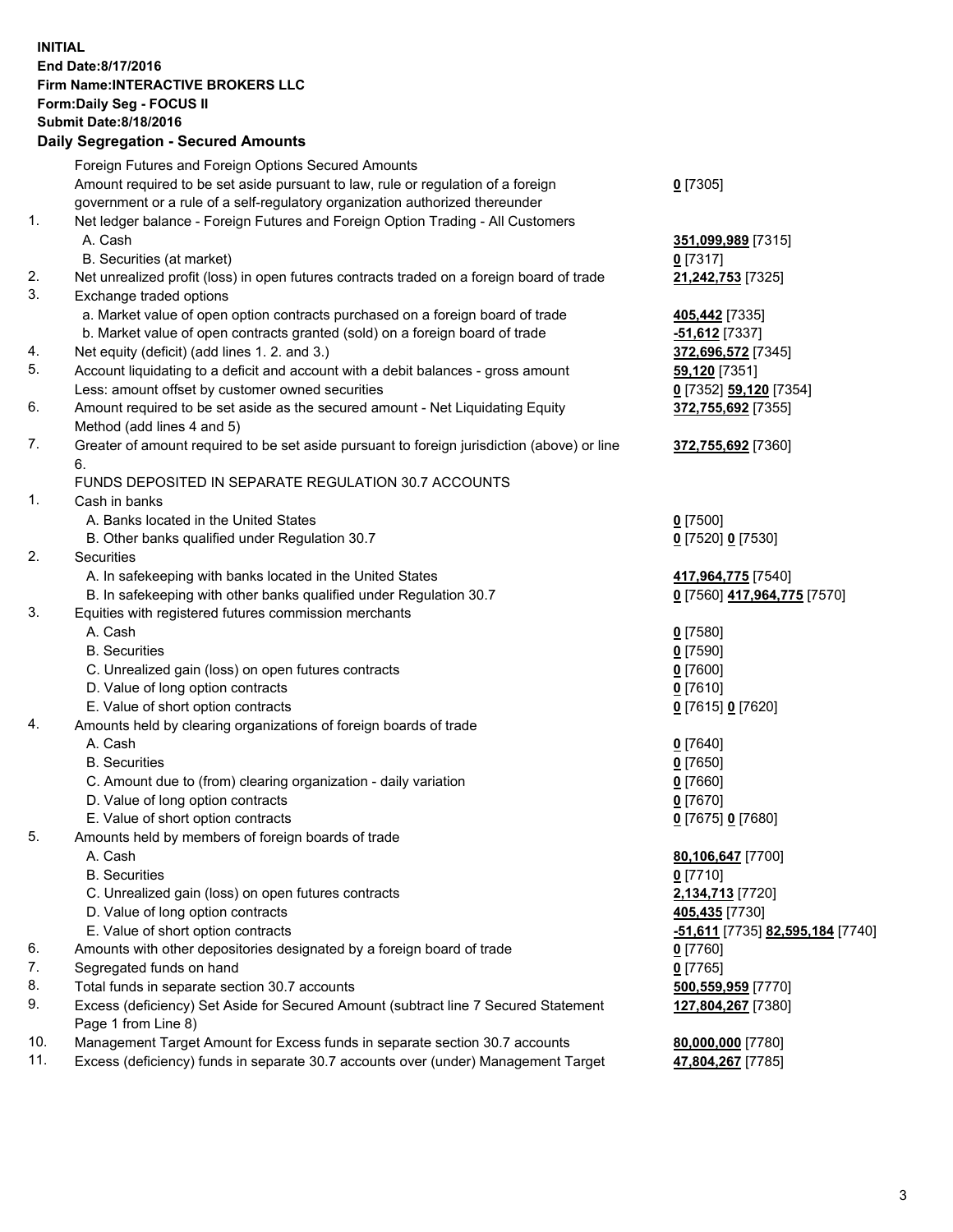**INITIAL End Date:8/17/2016 Firm Name:INTERACTIVE BROKERS LLC Form:Daily Seg - FOCUS II Submit Date:8/18/2016 Daily Segregation - Segregation Statement** SEGREGATION REQUIREMENTS(Section 4d(2) of the CEAct) 1. Net ledger balance A. Cash **3,056,310,795** [7010] B. Securities (at market) **0** [7020] 2. Net unrealized profit (loss) in open futures contracts traded on a contract market **-140,248,659** [7030] 3. Exchange traded options A. Add market value of open option contracts purchased on a contract market **128,893,877** [7032] B. Deduct market value of open option contracts granted (sold) on a contract market **-189,786,110** [7033] 4. Net equity (deficit) (add lines 1, 2 and 3) **2,855,169,903** [7040] 5. Accounts liquidating to a deficit and accounts with debit balances - gross amount **53,023** [7045] Less: amount offset by customer securities **0** [7047] **53,023** [7050] 6. Amount required to be segregated (add lines 4 and 5) **2,855,222,926** [7060] FUNDS IN SEGREGATED ACCOUNTS 7. Deposited in segregated funds bank accounts A. Cash **161,099,340** [7070] B. Securities representing investments of customers' funds (at market) **1,789,649,550** [7080] C. Securities held for particular customers or option customers in lieu of cash (at market) **0** [7090] 8. Margins on deposit with derivatives clearing organizations of contract markets A. Cash **30,298,595** [7100] B. Securities representing investments of customers' funds (at market) **1,176,518,299** [7110] C. Securities held for particular customers or option customers in lieu of cash (at market) **0** [7120] 9. Net settlement from (to) derivatives clearing organizations of contract markets **-30,793,753** [7130] 10. Exchange traded options A. Value of open long option contracts **128,890,850** [7132] B. Value of open short option contracts **-189,782,313** [7133] 11. Net equities with other FCMs A. Net liquidating equity **0** [7140] B. Securities representing investments of customers' funds (at market) **0** [7160] C. Securities held for particular customers or option customers in lieu of cash (at market) **0** [7170] 12. Segregated funds on hand **0** [7150] 13. Total amount in segregation (add lines 7 through 12) **3,065,880,568** [7180] 14. Excess (deficiency) funds in segregation (subtract line 6 from line 13) **210,657,642** [7190] 15. Management Target Amount for Excess funds in segregation **155,000,000** [7194] **55,657,642** [7198]

16. Excess (deficiency) funds in segregation over (under) Management Target Amount Excess